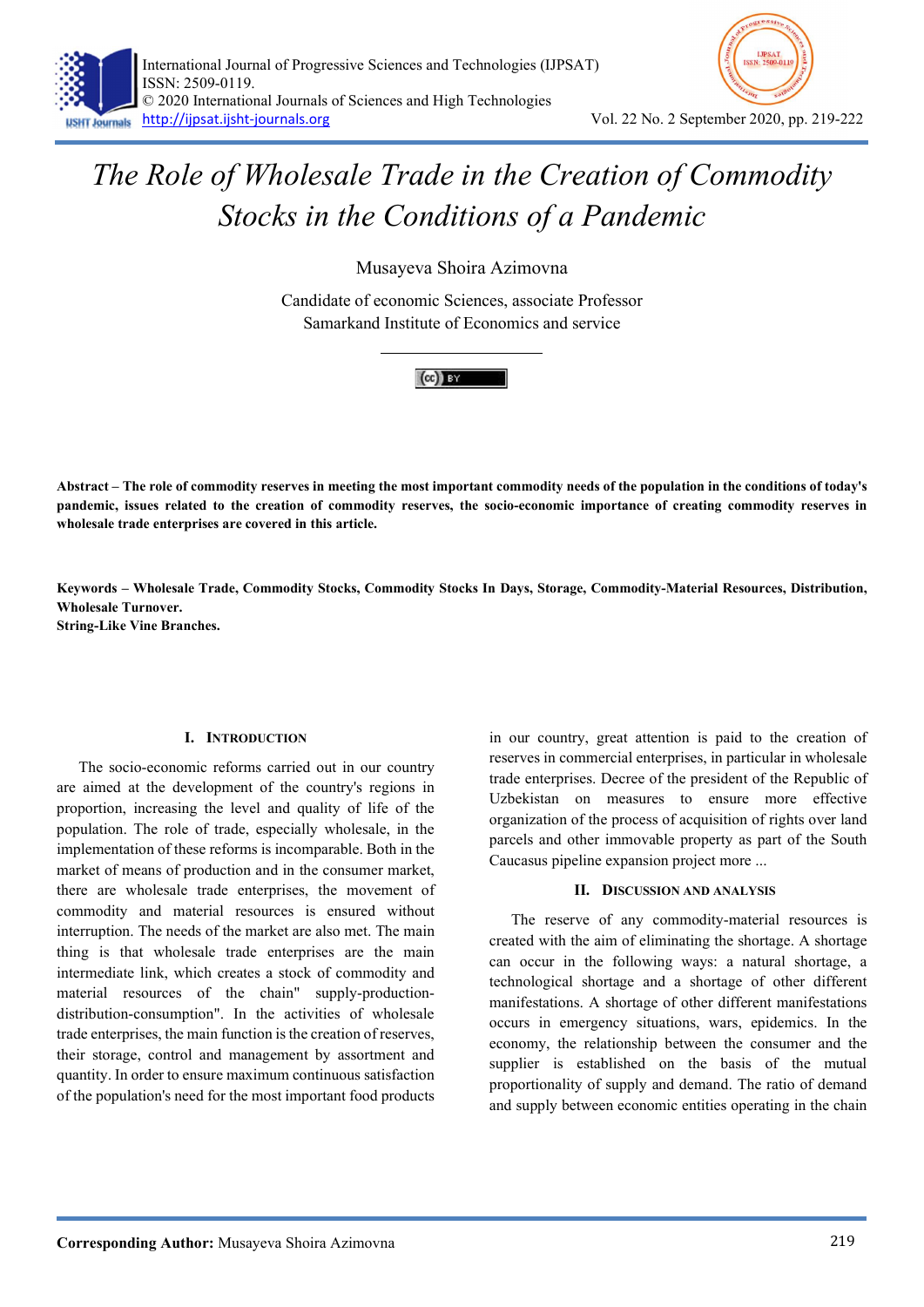"production-distribution-consumer" of economic Economic Enterprises is not always proportional. Especially in today's pandemic conditions, the demand and supply ratio is at a high level of disproportionate. And to ensure proportionality, it is important that reserves are created, their composition and volume.The reserves of wholesale trade enterprises and organizations in the organization and management of commodity movement in the cycle of "productiondistribution-turnover-consumer" of economic Economic Economic Conduct Act serve as the main source of regular commodity supply of retail trade enterprises. The main economic indicators of wholesale trade organizations include the turnover of wholesale goods, commodity stocks, commodity stocks vs. circulation in days. The wholesale trade turnover is the basis of the formation of economic and financial indicators of wholesale enterprises. Because all economic and financial indicators are a product of the turnover of wholesale trade. The amount of commodity stocks at the end of the current or period is an indicator that characterizes the profitability of the indicator of the wholesale trade turnover. The decrease in the amount of commodity stocks at the end of the period without changing the turnover of wholesale trade indicates an increase in the profitability of the use of working capital and vice versa. The balance of commodity stocks, the indicator in days, represents how many days of commodity stocks have remained in the calculated value of the average daily consumption. The indicator for this is the instrumental indicators of rational management of wholesale trade activities. Commodity stocks should be formed in accordance with the development needs of the economy. If commodity stocks are higher than the necessary social level, they will be attracted by working capital more than necessary. This significantly damages the extended repeat production process. The lack of reserves leads to a shortage in production, trade and consumption. This can lead to great negative consequences in economic and social life. In addition, accidental violations of supply and demand compliance should also be equated to the account of changes in commodity reserves. In this case, not only will continuous trading be ensured, but also provide an opportunity to maintain the right balance between supply and demand at times of change. It should be noted that the delivery of tokens to consumers is carried out according to the orders. It is also required to establish commodity stocks and maintain them in the required quantities, taking into account the dynamics of the demand for tokens, while the delivery of tokens to the place of consumption can be influenced by random factors that can delay it. During the sale, the commodity reserves are reduced, and the reduced part of the Reserve must be

replenished with the necessary amount of goods. Otherwise, the stability of the formed assortment will be disrupted and unfavorable conditions will arise, as a result of which the wholesale enterprise will not receive its profits completely, customer service will deteriorate. Formation of the stock of commodity and material resources in wholesale trade, keeping the assortment and quantity at the level of norm, requires a large amount of financial resources, the expenditure of labor resources, as well as the use of a material technical base of sufficient capacity. Normalization of commodity stocks affects the objectives of marketing logistics both in terms of consumer satisfaction and in the quality of services rendered. In connection with the reserves of goods, the composition of services rendered in wholesale trade is formed.With the growth of commodity turnover, the volume of commodity stocks is also growing in our country There are several reasons why it is necessary to create commodity stocks in wholesale trade enterprises and manage it optimally. The main reason is to ensure continuity of production and consumption processes. Because, wholesale trade enterprises provide manufacturing enterprises with raw materials, semi-finished products, spare parts. The interruption of the technological process due to the lack of sufficient reserves can lead to significant losses of manufacturing enterprises. The second reason is the seasonality of preparation of raw materials, which is mainly due to the activities of firms and companies engaged in the processing of agricultural products. The third reason is the implementation of the distribution of finished products in the consumer market. Wholesale trade enterprises provide for the delivery of finished products to retail trade enterprises. It is important that the Bunda has a stock available at wholesale trade enterprises. The fourth reason is that the seasonal nature of the change in the price of raw materials used by the producers of the product. That is, by creating a sufficient stock at a time when prices are cheap, using them in production at a time when prices are more expensive.The role of the "Uzbekozikovqatzakhira" Association in the organization of the stockpile and wholesale trade of food products in the Republic is incomparable. The uzbekozikovqatzakhira Association specializes in the creation of a stockpile of the most important types of foods and fruits and vegetables. The main activity of the association is the purchase, storage, management of reserves, delivery of products and provision of services to wholesalers from internal and external sources.In 2019, 58 wholesale trade enterprises of the uzbekozikovqatzakhira Association were operating. Although the share of the association in the turnover of wholesale trade goods in the Republic is 0.6%, it is the leader in the volume of refrigerated capacity and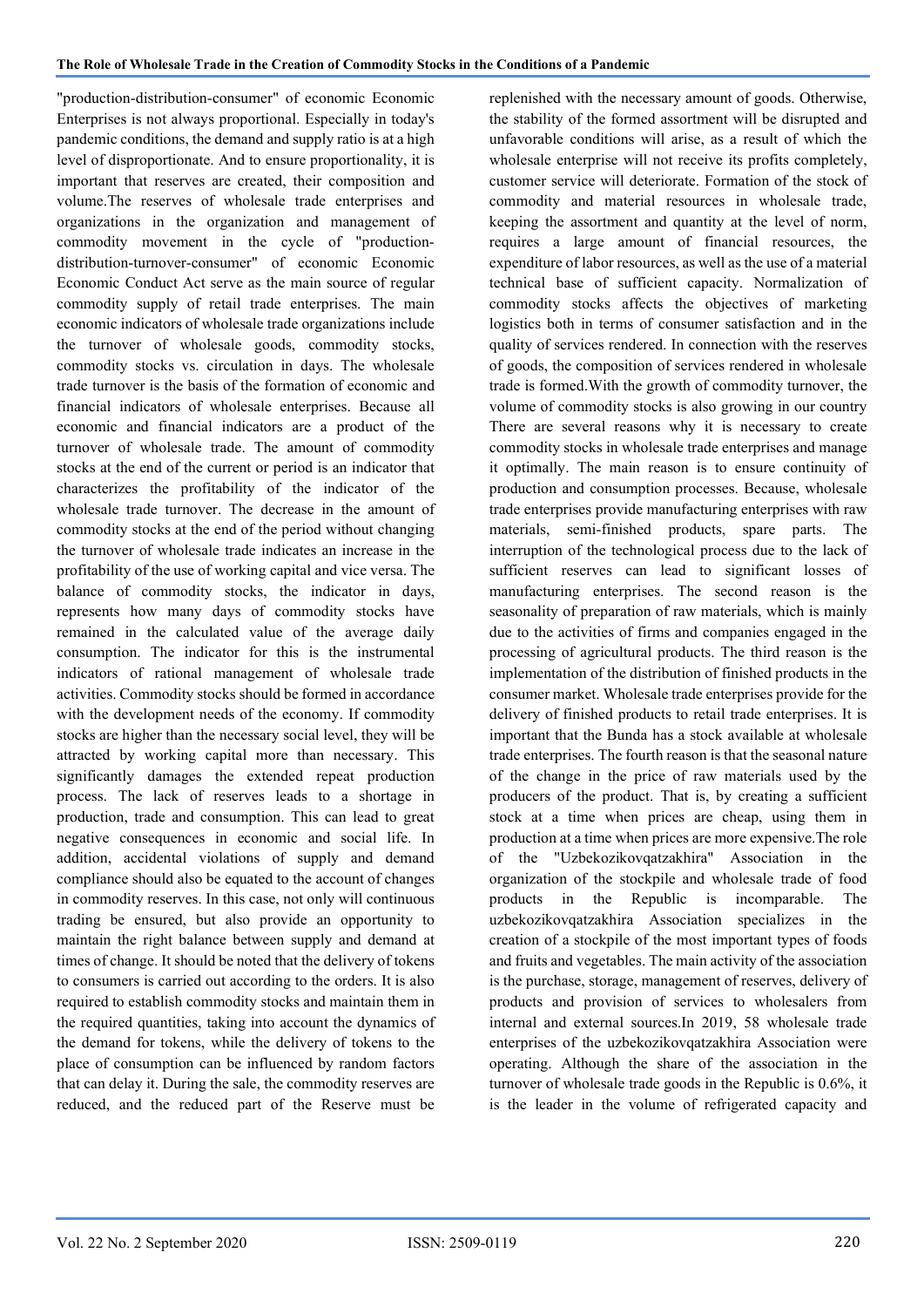storage of fruits and vegetables in it. More than 100 tons of agricultural products are stored in the enterprise per year. The contribution of the association to enrich our domestic markets with important agricultural products such as potatoes, carrots, onions in the conditions of a pandemic in the Republic is becoming greater. In the future, the creation of a commodity Reserve in the association and the scientific basis of increasing the effectiveness of wholesale trade is one of the pressing issues. The main problem with the creation and storage of reserves is that large amounts of working capital "freeze" in the form of raw materials and material resources. This process is called immobilization of funds in the economic literature. The higher the turnover rate, the more profitable the economy is. When turnover is said to increase in the speed of circulation, it is understood that raw materials and material resources are less in reserve and are not kept in reserve for a long time. To achieve this, it is necessary to determine the optimal level of reserves, and optimal management of them is required. The analysis of statistical data shows that over the next decades, especially in macroeconomics, the volume of material resource reserves and the volume of expenditure on their storage have a tendency to increase. Many wholesale trade enterprises do not accurately estimate the cost associated with the storage of reserves, and as a result, they spend a significant amount of money. In this regard, it should be noted that it is important to assess the costs associated with stocks. When assessing the costs associated with reserves in wholesale trade, it is necessary to pay attention to capital costs, costs associated with the provision of services to reserves, warehouse costs, costs associated with risks.The results of the analysis showed that there is a problem of assessing the cost of logistics service in wholesale trading enterprises in relation to the storage of reserves, ownership of them and the execution of orders. The economic essence of the norm of the reserve of products in wholesale trade enterprises can be explained as follows. The wholesale trade enterprise is required to formulate the assortment in the amount specified in the order, corresponding to the order of the consumer. The Bunda wholesale trade enterprise performs operations related to the sorting, packaging, preparation, loading, sending of goods and material resources and the formalization of documents. After the fulfillment of the Consumer order, the issue of replenishment of the Reserve is put. Here, there will be a problem with how many orders should be placed on the suppliers to replenish the stock, making optimal decisions about the time of issuance and execution of the order. In general, the logistics operations associated with incoming and outgoing orders for optimal management of the stock of commodity and material resources are carried out by the

wholesale trade enterprise. For the effective performance of these operations and functions by a wholesale trade enterprise, the task also arises to solve the problem of developing norms based on the scientific-economic, technical-technological and organizational-structural aspects of the volume of reserves, the amount of orders, the time of issuing and executing orders. The result of the activities of wholesale trade enterprises depends on to what extent the system of organization and management of the movement of commodity and material resources by them is designed and used. In world practice, on the basis of the design of such systems lies the logistical sideshow. According to the logistics concept, the flow (movement) of commoditymaterial resources is carried out in evasion of creating the optimal amount of reserves through the issuance and optimal management of orders on-line. Our proposals and recommendations for the creation of commodity stocks and increasing the effectiveness of wholesale trade in conditions of a pandemic include:

1. The introduction of 3PL and 4PL provider services of Information Technologies on the basis of the application of digital technologies in the system of effective management, storage and delivery of commodity stocks in wholesale trade.

2. Product delivery of wholesale trade improving the model of "on-line" forecasting the development of commodity movement in the chains of "wholesale trade-production" and "wholesale trade-retail", "meeting customer demand in a certain period of time, in the required volume and at the required level of quality".

3. The use of franchising, insorsing and outsourcing innovation marketing technologies in the implementation of interactive and digital marketing strategies to ensure the competitiveness and efficiency of wholesale trade services.

4. JIT (just in time) "timely", MRP (material requirements planning) planning of material resources and MRP II (manufacturing resource planning) development of the concept of planning and distribution of production resources coordination of wholesale trade activities on the basis of digital marketing technologies.

## **REFERENCES**

- [1] Decree of the president of the Republic of Uzbekistan on measures to ensure more effective organization of the process of acquisition of rights over land parcels and other immovable property as part of the South Caucasus pipeline expansion project more ... www.lex.uz
- [2] Decree of the president of the Republic of Uzbekistan on measures to ensure more effective organization of the